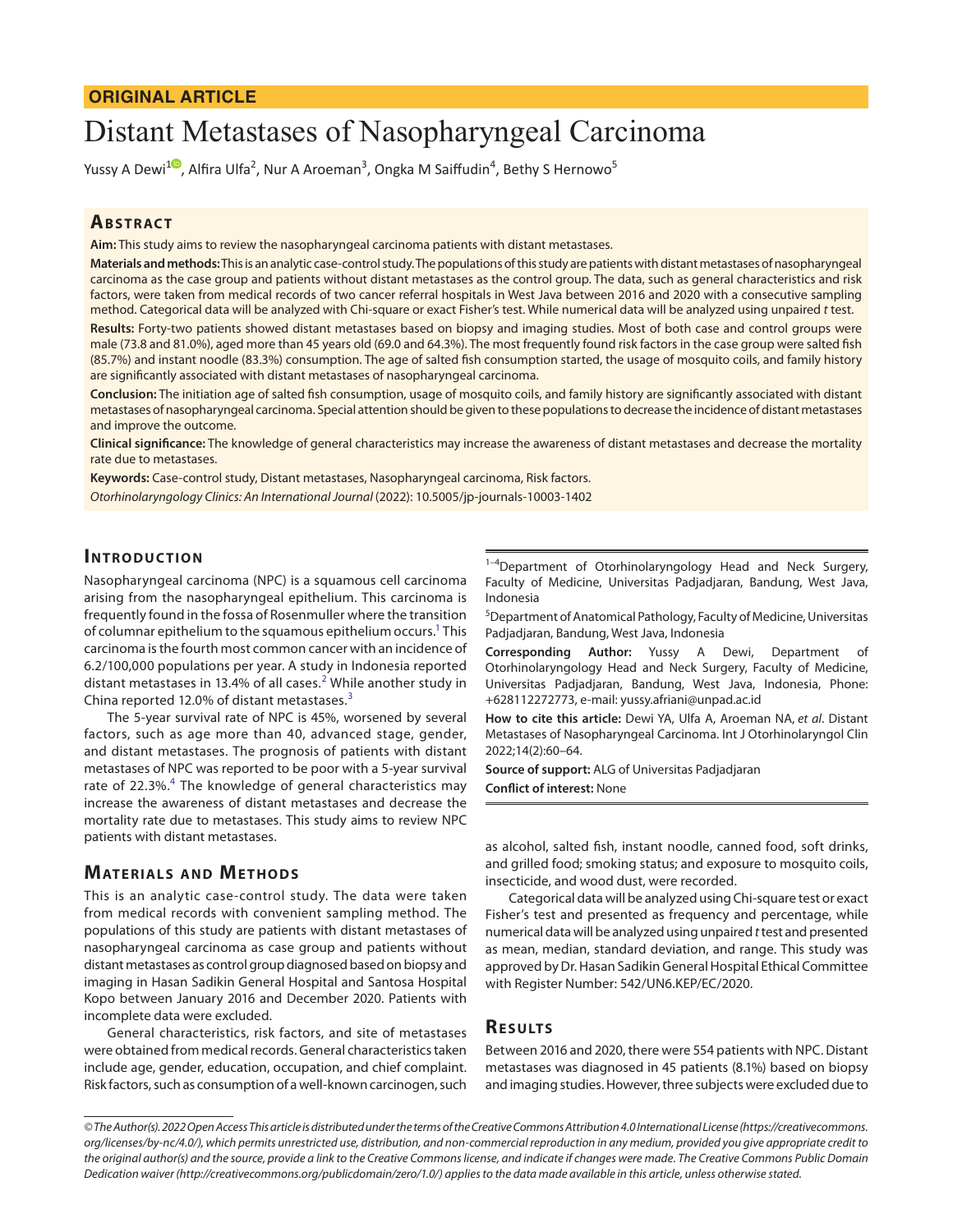incomplete data. Control group was picked randomly to minimize bias. General characteristics of participants are described in [Table 1.](#page-1-0) The majority of the 17 participants were male (77.4%) aged <45 years old (33.3%). Most of the participants were senior high school graduates (44.0%), working as employees (33.3%). Neck lump (81.0%) was the most chief complaint reported.

In both groups, many of the participants were older than 45 years old. However, patients with distant metastases showed a higher average of age than patients without distant metastases. However, there were no significant characteristically differences between both groups in this study as seen in [Table 2](#page-1-1).

Risk factors were described in [Table 3.](#page-2-0) Most of both groups did not consume alcohol. However, patients with distant metastases showed higher alcohol consumption rate (21.4%), amount of alcohol consumed (11.9% consumed more than a glass per day), and duration of consumption (19.0% consumed for more than 12 months) than patients without. The history of tobacco smoking was higher in the case group (81.0%). This group also reported

<span id="page-1-0"></span>

| Table 1: General characteristics of participants |  |
|--------------------------------------------------|--|
|--------------------------------------------------|--|

| Characteristics        | $N = 84$         |
|------------------------|------------------|
| Age                    |                  |
| <45 years old          | 28 (33.3%)       |
| $\geq$ 45 years old    | 56 (66.7%)       |
| Mean $\pm$ Std         | $49.82 + 12.712$ |
| Median                 | 50               |
| Range (min-max)        | 20.00-80.00      |
| Gender                 |                  |
| Male                   | 65 (77.4%)       |
| Female                 | 19 (22.6%)       |
| Last education         |                  |
| Did not attend school  | $2(2.4\%)$       |
| Elementary school      | 22 (26.2%)       |
| Junior high school     | 15 (17.9%)       |
| Senior high school     | 37 (44.0%)       |
| Bachelor               | 8 (9.5%)         |
| Occupation             |                  |
| Unemployed             | $5(6.0\%)$       |
| Housewife              | 11 (13.1%)       |
| Entrepreneur           | 16 (19.0%)       |
| Employee               | 28 (33.3%)       |
| Labor                  | 15 (17.9%)       |
| Health worker          | $1(1.2\%)$       |
| Student                | $1(1.2\%)$       |
| Retired                | $2(2.4\%)$       |
| Others                 | $5(6.0\%)$       |
| <b>Chief complaint</b> |                  |
| Malaise                | $5(6.0\%)$       |
| Neck lump              | 68 (81.0%)       |
| Bloody discharge       | $1(1.2\%)$       |
| Epistaxis              | $1(1.2\%)$       |
| Diplopia               | $1(1.2\%)$       |
| Headache               | $4(4.8\%)$       |
| Tinnitus               | 4 (4.8%)         |

<span id="page-1-1"></span>

| Table 2: The comparison of characteristics in patients with or without |  |
|------------------------------------------------------------------------|--|
| distant metastases                                                     |  |

|                          | Distant metastases |                    |         |
|--------------------------|--------------------|--------------------|---------|
|                          | M0                 | M1                 |         |
| Variable                 | $N = 42$           | $N = 42$           | p value |
| Age                      |                    |                    | 0.643   |
| <45 years old            | 15 (35.7%)         | 13 (31.0%)         |         |
| $\geq$ 45 years old      | 27 (64.3%)         | 29 (69.0%)         |         |
| Mean $\pm$ Std           | 49.17 ± 12.927     | $50.48 \pm 12.615$ |         |
| Median                   | 49.5               | 50                 |         |
| Range (min-max)          | 20.00-80.00        | 24.00-79.00        |         |
| Gender                   |                    |                    | 0.434   |
| Male                     | 34 (81.0%)         | 31 (73.8%)         |         |
| Female                   | 8 (19.0%)          | 11 (26.2%)         |         |
| <b>Last education</b>    |                    |                    | 0.604   |
| Did not attend<br>school | $1(2.4\%)$         | $1(2.4\%)$         |         |
| Elementary school        | 8 (19.0%)          | 14 (33.3%)         |         |
| Junior high school       | 7 (16.7%)          | 8 (19.0%)          |         |
| Senior high school       | 22 (52.4%)         | 15 (35.7%)         |         |
| Bachelor                 | 4 (9.5%)           | 4 (9.5%)           |         |
| Occupation               |                    |                    | 0.785   |
| Unemployed               | $1(2.4\%)$         | 4 (9.5%)           |         |
| Housewife                | 6 (14.3%)          | 5 (11.9%)          |         |
| Entrepreneur             | 6(14.3%)           | 10 (23.8%)         |         |
| Employee                 | 17 (40.5%)         | 11 (26.2%)         |         |
| Labor                    | 8 (19.0%)          | 7 (16.7%)          |         |
| Health worker            | $1(2.4\%)$         | $0(0.0\%)$         |         |
| Student                  | $1(2.4\%)$         | $0(0.0\%)$         |         |
| Retired                  | $0(0.0\%)$         | $2(4.8\%)$         |         |
| Others                   | $2(4.8\%)$         | $3(7.1\%)$         |         |
| <b>Chief complaint</b>   |                    |                    | 0.991   |
| Malaise                  | $2(4.8\%)$         | $3(7.1\%)$         |         |
| Neck lump                | 34 (81.0%)         | 34 (81.0%)         |         |
| Bloody discharge         | $0(0.0\%)$         | $1(2.4\%)$         |         |
| Epistaxis                | $0(0.0\%)$         | 1(2.4%             |         |
| Diplopia                 | $1(2.4\%)$         | $0(0.0\%)$         |         |
| Headache                 | $1(2.4\%)$         | $3(7.1\%)$         |         |
| <b>Tinnitus</b>          | 4 (9.5%)           | $0(0.0\%)$         |         |

Categorical data were analyzed using Chi-square test with alternative of Kolmogorov-Smirnov and exact Fisher's test if the requirements of Chi-square test were not fulfilled. Numerical data with normal distribution were analyzed using unpaired *t* test, while data not normally distributed were analyzed using Mann-Whitney test. A *p* value less than 0.05 is statistically significant

higher cumulative tobacco exposure based on the number of cigarettes smoked per day.

Salted fish consumption is slightly higher in patients with distant metastases (85.7%). There was a significant difference between both groups in the duration of salted fish consumption based on the age of the consumption started. The usage of mosquito coils in patients with distant metastases was doubled

Categorical data were presented by frequency and percentage, while numerical data were presented by mean, median, standard deviation, and range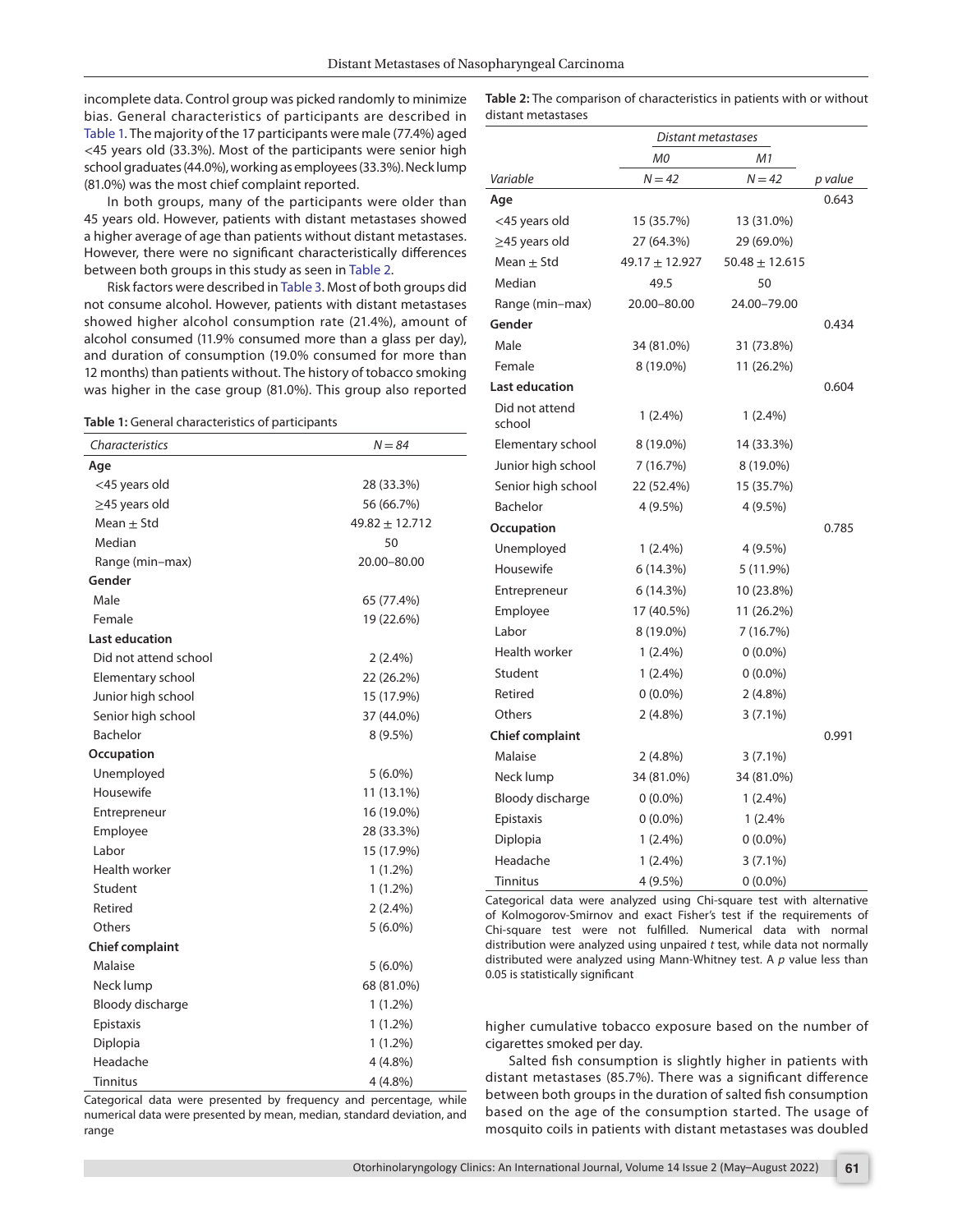<span id="page-2-0"></span>

| Table 3: Risk factors in patients with NPC |            |                    |          |
|--------------------------------------------|------------|--------------------|----------|
|                                            |            | Distant metastases |          |
|                                            | МO         | M1                 |          |
| <b>Risk factors</b>                        | $N = 42$   | $N = 42$           | p value  |
| Alcohol                                    |            |                    |          |
| Consumption                                |            |                    | 0.242    |
| Yes                                        | 5 (11.9%)  | 9(21.4%)           |          |
| No                                         | 37 (88.1%) | 33 (78.6%)         |          |
| Frequency                                  |            |                    | 0.242    |
| 1-3x/week                                  | 5 (11.9%)  | $9(21.4\%)$        |          |
| None                                       | 37 (88.1%) | 33 (78.6%)         |          |
| Amount                                     |            |                    | 0.991    |
| $<$ 1 glass/day                            | $4(9.5\%)$ | $4(9.5\%)$         |          |
| $>1$ glass/day                             | $1(2.4\%)$ | 5 (11.9%)          |          |
| None                                       | 37 (88.1%) | 33 (78.6%)         |          |
| Duration                                   |            |                    | 0.991    |
| $<$ 12 months                              | $2(4.8\%)$ | $1(2.4\%)$         |          |
| $>12$ months                               | $3(7.1\%)$ | 8 (19.0%)          |          |
| None                                       | 37 (88.1%) | 33 (78.6%)         |          |
| <b>Smoking status</b>                      |            |                    | 0.306    |
| Yes                                        | 30 (71.4%) | 34 (81.0%)         |          |
| No                                         | 12 (28.6%) | 8 (19.0%)          |          |
| Amount                                     |            |                    | 0.323    |
| None                                       | 12 (28.6%) | 8 (19.0%)          |          |
| $<$ 12 cigarettes                          | 12 (28.6%) | 8 (19.0%)          |          |
| 12-24 cigarettes                           | 13 (31.0%) | 21 (50.0%)         |          |
| $>$ 24 cigarettes                          | 5 (11.9%)  | 5 (11.9%)          |          |
| Salted fish                                |            |                    |          |
| Consumption                                |            |                    | 0.175    |
| Yes                                        | 31 (73.8%) | 36 (85.7%)         |          |
| No                                         | 11 (26.2%) | 6(14.3%)           |          |
| Age started                                |            |                    | 0.033    |
| $<$ 10 years old                           | 10 (23.8%) | 22 (52.4%)         |          |
| 10-18 years old                            | 16 (38.1%) | 8 (19.0%)          |          |
| >18 years old                              | 5 (11.9%)  | 6 (14.3%)          |          |
| None                                       | 11 (26.2%) | 6(14.3%)           |          |
| <b>Mosquito coils</b>                      |            |                    |          |
| Usage                                      |            |                    | $0.002*$ |
| Yes                                        | 13 (31.0%) | 27 (64.3%)         |          |
| No                                         | 29 (69.0%) | 15 (35.7%)         |          |
| Frequency                                  |            |                    | $0.009*$ |
| $<$ 3/day                                  | 12 (28.6%) | 25 (59.5%)         |          |
| $3-5/day$                                  | $0(0.0\%)$ | $2(4.8\%)$         |          |
| $>5$ /day                                  | $1(2.4\%)$ | $0(0.0\%)$         |          |
| None                                       | 29 (69.0%) | 15 (35.7%)         |          |
| Wood dust                                  |            |                    | 0.057    |
| Yes                                        | 5 (11.9%)  | 12 (28.6%)         |          |
| No                                         | 37 (88.1%) | 30 (71.4%)         |          |
| Insecticide >1 year                        |            |                    | 0.265    |
| Yes                                        | $2(4.8\%)$ | 6(14.3%)           |          |
| No                                         | 40 (95.2%) | 36 (85.7%)         |          |
| Instant noodle                             |            |                    | 0.763    |
| Yes                                        | 36 (85.7%) | 35 (83.3%)         |          |
| No                                         | 6 (14.3%)  | 7 (16.7%)          |          |
|                                            |            |                    |          |

| Canned food           |            |             | 0.653 |
|-----------------------|------------|-------------|-------|
| Yes                   | 27 (64.3%) | 25 (59.5%)  |       |
| No                    | 15 (35.7%) | 17 (40.5%)  |       |
| Soft drink            |            |             | 0.801 |
| Yes                   | 32 (76.2%) | 31 (73.8%)  |       |
| <b>No</b>             | 10 (23.8%) | 11 (26.2%)  |       |
| Grilled food          |            |             | 0.321 |
| Yes                   | 29 (69.0%) | 33 (78.6%)  |       |
| <b>No</b>             | 13 (31.0%) | $9(21.4\%)$ |       |
| <b>Family history</b> |            |             | 0.004 |
| Yes                   | $4(9.5\%)$ | 15 (35.7%)  |       |
| <b>No</b>             | 38 (90.5%) | 27 (64.3%)  |       |

\* Categorical data were analyzed using Chi-square test with alternative of Kolmogorov-Smirnov and exact Fisher's test if the requirements of Chi-square test were not fulfilled. A *p* value less than 0.05 is statistically significant

than in patients without (64.3%). There was a significant difference between the two groups and the frequency of usage per day.

Wood dust exposure, insecticide exposure, and grilled food consumption were higher in patients with distant metastases. However, there was no significant difference between these groups. Family history was reported higher in the case group with statistically different proportions between the case and control group.

#### **Dis c u s sio n**

Most distant metastases were reported in male. This finding is in line with another study conducted in Yogyakarta and Palembang, Indonesia, that stated that males are more vulnerable to distant metastases due to higher exposure to carcinogenic materials, such as tobacco smoking, alcohol consumption, and wood dust. In this study, all patients consuming alcohol and exposed to wood dust were male. $2$  Hormonal factors, such as higher androgen levels, are also reported to induce proliferative changes and promote tumorigenesis. Men also report VEGF-2578 expression associated with larger tumor size and advance cancer stage.<sup>[5](#page-2-0)</sup> While estrogen exhibit as a negative regulators of cancer cell growth. $2,6$  $2,6$  $2,6$ 

Nasopharyngeal carcinoma (NPC) is a chronic condition in which normal cells turn into cancer cells due to mutation or exposure to carcinogen. This mechanism may explain the reason of the higher prevalence of distant metastases in the older population as seen in this study and another study by Indrasari et al. which reported that the peak age of distant metastases in NPC occurs in the 40–50 years old group. However, there was no significant differences between older and younger group to the presences of distant metastases. $2$ 

Regarding the education level, many of the participants had 9–12 years of formal education. Dantas et al. reported the same result that the low education level is associated with reduced access to information about diagnosis and treatment. This result is seen in other head and neck carcinoma, such as oral cancer.<sup>7,[8](#page-3-6)</sup> Lower education level also influences their lifestyle, hence resulting in higher level of metastases.<sup>9</sup>

Several factors may increase the risk of NPC. In this study, most risk factors reported are consumption of salted fish (85.7%), instant noodle (83.3%), and smoking history (81.0%). Salted fish and preserved goods, when added with genetic susceptibility,

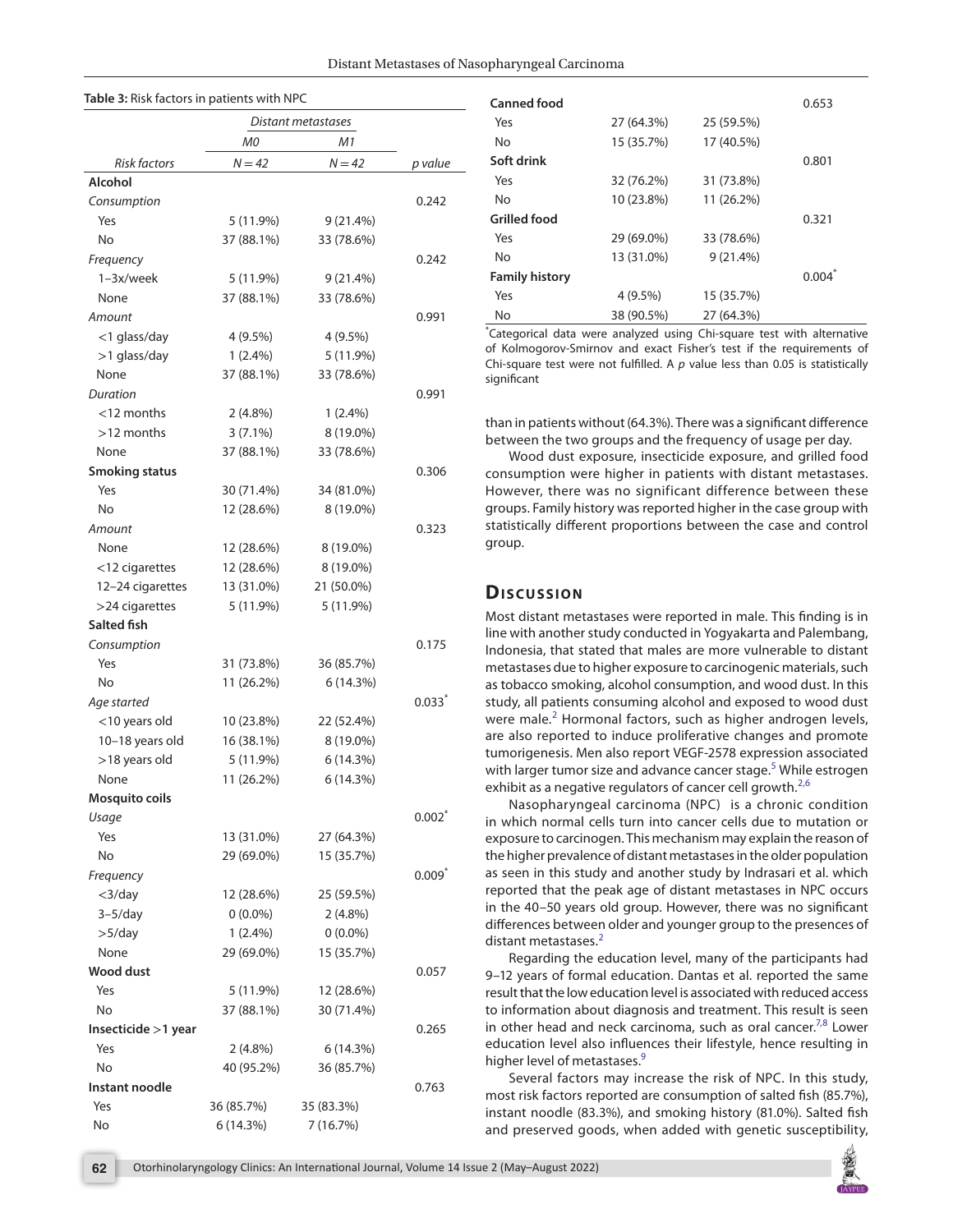are well-known risk factors of NPC especially in endemic areas as reported by Handayani et al. $^9$  These preserved foods, either with salt or fumigation, contain N-nitrosamines, a carcinogenic substance. In processed meat, nitrate is added as it is toxic to the bacteria. Nitrosamine is formed by the interaction of the heat of the sun and nitrates.<sup>[6](#page-3-4)[,10](#page-3-8)</sup> However, this mechanism is also influenced by genetic susceptibility in nitrosamine metabolism, such as cytochrome P450 mutation and human leukocyte antigen (HLA) haplotype associated with NPC, such as HLAA1, AW19, BW46, and B17. This genetic susceptibility may explain the statistically difference between patients with and without family history of NPC as seen in this study.<sup>9</sup>

Another frequently reported risk factor, tobacco smoking, is also reported by a study by Hardianti et al. This study stated that smoking can increase the risk of developing NPC by 5.8 times higher than nonsmoker population.<sup>10</sup> A meta-analysis in 2017 reported that smoking is a major risk factor for NPC and the risk of NPC increases parallel to the number of tobaccos smoked. In our study, most participants in both groups smoked 12–24 cigarettes per day with a higher proportion in the case group. Tobacco may act as mutagen which results in DNA damage and tumorigenesis.<sup>11,[12](#page-4-1)</sup>

Alcohol also exhibits a dose-dependent relationship with NPC risk development as seen in tobacco smoking. A study in 2019 reported that drinking >7 drinks a week is an independent risk factor of NPC. The main compound of alcohol, ethanol, does not directly act as a carcinogen. However, the first metabolite of ethanol, acetaldehyde, is a local carcinogen interfering with the repair site of genes and the synthesis of genes resulting in cancer cell development. Alcohol also increases the activity of mucosal cytochrome P450 enzyme resulting in the formation of free radicals and cell damage.<sup>13</sup>

The least risk factors reported were wood dust (28.6%) and insecticide exposure (14.3%). The wood dust exposure was mainly associated with occupational risk which does not frequently occur in our participants. Alcohol consumption is generally low in Indonesia due to religious and cultural restrictions.<sup>14</sup> Wood dust may accumulates and causes irritation and inflammation in nasopharyngeal epithelium, inducing mucociliary work and change of epithelial cells.<sup>4</sup> A study conducted in Nigeria showed the genotoxicity effects of agricultural chemicals, such as insecticides, herbicides, and chemical fertilizer. These substances contain nitrates which is a well-known carcinogenesis inducer in nasopharyngeal epithelium of farmers.<sup>15</sup>

Grilled food is cooked using a very high temperature of more than 400°C. During this process, heterocyclic amines or polycyclic aromatic hydrocarbons can be formed. Heterocyclic amines are formed when the meat is burnt incompletely, whereas polycyclic aromatic hydrocarbons are formed due to the dripping of fat to the hot fire and sticking to the surface of food.<sup>16</sup> These substances have been linked to the cell damage and disruption leading to mutation and carcinogenesis.<sup>17</sup>

Moore MA reported that mosquito coils are the most common risk factor of NPC in Indonesia and Malaysia. In this study, mosquito coils showed a significant difference between the user and nonuser and also the frequency per day. Hardianti et al. reported that the mosquito coils contain formaldehyde and acetaldehyde. Both substances exhibit carcinogenic effects. Formaldehyde is related to DNA damage which induces DNA damage, oxidative stress, and apoptosis, while acetaldehyde toxicity is related to the promotion of crotonaldehyde-deprived propano-dGs which promote cell mutation and inhibit DNA synthesis.<sup>10,[18](#page-4-7)[,19](#page-4-8)</sup>

The limitation of this study is the small number of the participants and does not include the odds ratio of each variable. Further analysis can be designed to associate each variable to the risk of NPC with distant metastases.

# **CONCLUSION**

The initiation age of salted fish consumption, usage of mosquito coils, and family history are significantly associated with distant metastases of nasopharyngeal carcinoma. Special attention should be given to these populations to decrease the incidence of distant metastases and improve the outcome.

# **CLINICAL SIGNIFICANCE**

The knowledge of general characteristics may increase the awareness of distant metastases and decrease the mortality rate due to metastases.

#### **Ac k n ow l e d gme n ts**

Authors would like to thank Nurvita Trianasari for her assistance in data analyzing.

#### **ORCID**

*Yussy A Dewi* [h](https://orcid.org/0000-0002-2196-3717)ttps://orcid.org/0000-0002-2196-3717

#### **Re f e r e n c e s**

- <span id="page-3-0"></span>1. Johnson JT, Rosen CA. Bailey's head and neck surgery otolaryngology. vol 2. 2014.
- <span id="page-3-1"></span>2. Indrasari S, Sudarman K, Fedriani J. The primary tumor and regional lymph node clinical status of distant metastasis in nasopharyngeal carcinoma. J Otorhinolaryngol Hear Balanc Med 2018;1(2):9. DOI: 10.3390/ohbm1020009.
- <span id="page-3-2"></span>3. Qu W, Li S, Zhang M, et al. Pattern and prognosis of distant metastases in nasopharyngeal carcinoma: a large-population retrospective analysis. Cancer Med 2020;9(17):6147–6158. DOI: 10.1002/cam4.3301.
- <span id="page-3-3"></span>4. Susilawati NK, Kadriyan H, Tengah KL. Bone metastases in nasopharyngeal carcinoma. Int J Nasopharyngeal Carcinoma 2020;02(03):67–70. DOI: 10.32734/ijnpc.v2i03.4438.
- 5. Xiao G, Cao Y, Qiu X, et al. Influence of gender and age on the survival of patients with nasopharyngeal carcinoma. Int J Cancer 2013;43(4):685–691. Available from: https://doi.org/10.1186/1471- 2407-13-226.
- <span id="page-3-4"></span>6. Utama DS. The characteristics of nasopharyngeal carcinoma patients in Moehammad Hoesin General Hospital Palembang January 2013– December 2017. Int J Nasopharyngeal Carcinoma 2019;1(1):30–32. DOI: 10.32734/ijnpc.v1i1.960.
- <span id="page-3-5"></span>7. McDonald JT, Johnson-Obaseki S, Hwang E, et al. The relationship between survival and socio-economic status for head and neck cancer in Canada. J Otolaryngol-Head Neck Surg 2014;43:2–7. DOI: 10.1186/1916-0216-43-2.
- <span id="page-3-6"></span>8. Dantas TS, De Barros Silva PG, Sousa EF, et al. Influence of educational level, stage, and histological type on survival of oral cancer in a Brazilian population: a retrospective study of 10 years observation. Medicine (United States) 2016;95(3):1–10. DOI: 10.1097/ MD.0000000000002314.
- <span id="page-3-7"></span>9. Handayani R, Afriani Dewi Y, Madani DZ. Prevalence of nasopharyngeal carcinoma patients in Departement of Orl-Hns Hasan Sadikin General Hospital 2010–2017. Int J Nasopharyngeal Carcinoma 2020;2(01):1–3. DOI: 10.32734/ijnpc.v2i01.3191.
- <span id="page-3-8"></span>10. Hardianti RA, Dewi YA, Utami RD. Risk factor of nasopharyngeal carcinoma Dr. Hasan Sadikin General Hospital Bandung. Int J